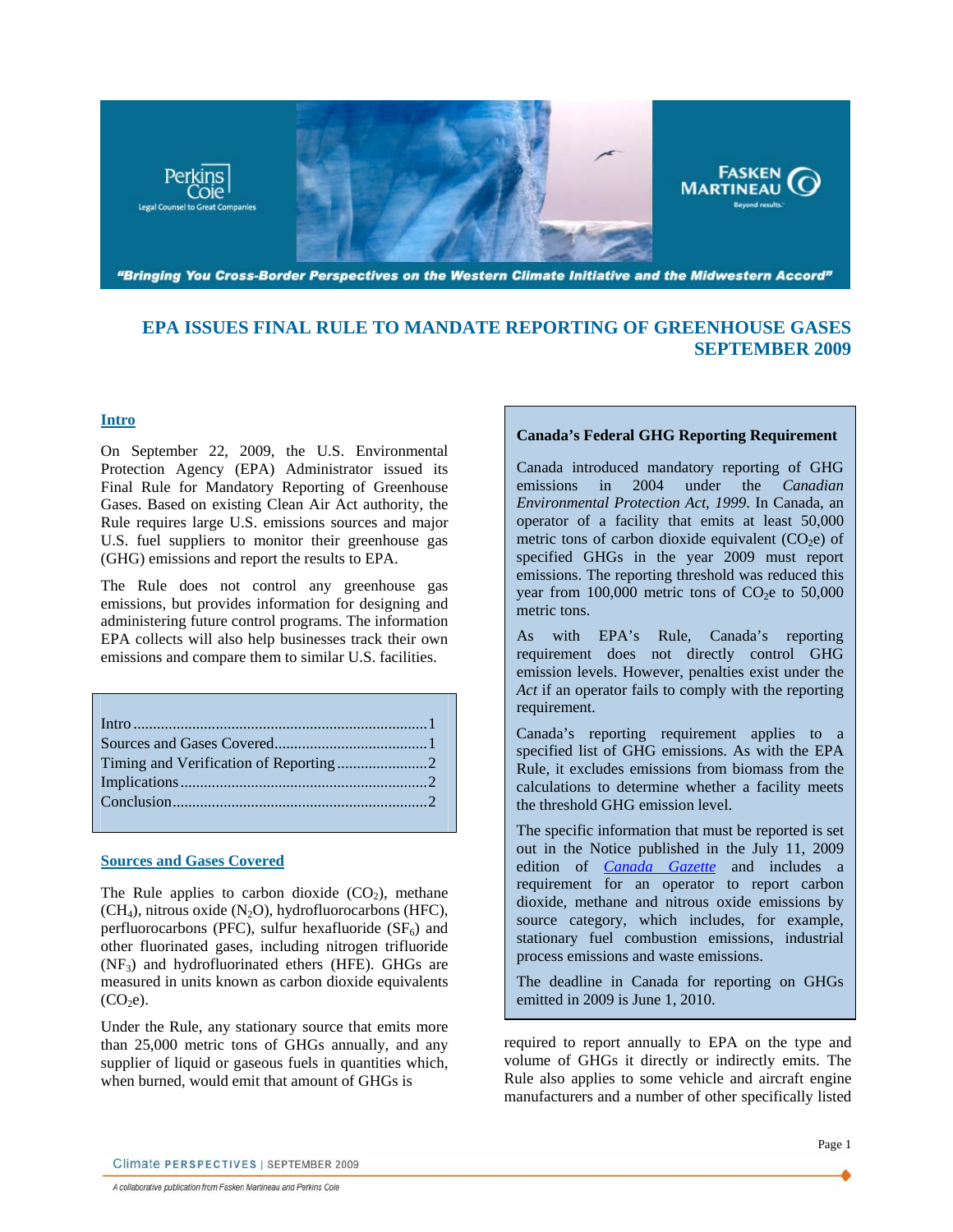# **Climate PERSPECTIVES**

<span id="page-1-0"></span>source types such as electric generating units, pulp and paper production, cement production, lime manufacturing, petroleum refining and municipal landfills. $<sup>1</sup>$  $<sup>1</sup>$  $<sup>1</sup>$ </sup>

Most small businesses will fall below the 25,000 metric ton threshold and will not be required to report GHG emissions. However, EPA estimates the Rule will apply to approximately 10,000 facilities collectively responsible for 85% of U.S. GHG emissions.

# rulemaking to address this issue. **Who Will Decide U.S. Climate Policy: Courts or Congress?**

Almost simultaneous with EPA's release of its reporting rule, the U.S. Court of Appeals for the Second Circuit opened the door broader than before to federal nuisance claims against GHG emissions.

In *State of Connecticut, et al. v. American Electric Power Co., et al*, No. 05-5104 and No. 05-5119 (Sept. 21, 2009), the court rejected a lower court finding that federal common law remedies for climate change presented "political questions" the courts could not decide. The court also found that the plaintiff states had standing to raise such issues on behalf of their citizens, and remanded the case to the lower court to consider whether plaintiffs could show global warming as a "public nuisance," that is, "an unreasonable interference with a right common to the general public."

The court made clear that Congressional or EPA action could displace and pre-empt the court's authority. However, the opinion suggests that only a comprehensive statutory or administrative approach to the issue would constitute pre-emption.

#### **Timing and Verification of Reporting**

Under the Rule, reporters must begin collecting data on January 1, 2010. The first annual GHG report for GHGs emitted or products supplied during 2010 will be due March 31, 2011. With some exceptions, GHG reporting is at the facility level and must follow reporting protocols prescribed by EPA in some detail. EPA will specify the electronic format in which reports must be submitted.

Once subject to the reporting requirement, each reporter must continue to submit GHG reports annually; however, a reporter can stop reporting if its annual reports demonstrate its emissions are either less than  $25,000$  metric tons of  $CO<sub>2</sub>e$  per year for five consecutive years, or less than 15,000 metric tons of  $CO<sub>2</sub>e$  per year for three consecutive years.

Each reporter will self-certify its data and EPA will review the reports by performing electronic data quality assurance checks and a range of other emission verification activities. No third-party verification will be required.

EPA received many comments on the trade secret status of submitted data. EPA will conduct a separate

EPA's rule will **not** pre-empt any existing state or local reporting requirements, and EPA may establish additional reporting requirements in the future.

EPA has developed an on-line applicability tool to assist potential reporters to assess whether they would be required to report, and to assist compliance if reporting is required. For these resources, visit EPA's website at:

[http://www.epa.gov/climatechange/emissions/ghgrule](http://www.epa.gov/climatechange/emissions/ghgrulemaking.html) [making.html](http://www.epa.gov/climatechange/emissions/ghgrulemaking.html) 

#### **Implications**

The Rule and the information it produces gives clues on how future mandatory GHG control programs will work. The 25,000 metric ton threshold for emissions reporting is the same as the threshold for coverage by the cap and trade program contained in the Waxman-Markey bill that passed the House. The monitoring and data quality requirements can reasonably be taken as the **minimum** monitoring and data quality procedures that EPA will consider acceptable for quantifying source emissions and deciding how many allowances a source must hold.

#### **Conclusion**

Both Canada and the U.S. are moving towards more stringent GHG reporting requirements. This movement will affect an increasing number of emitters in both countries. We will continue to monitor this important regulatory development and remain available to assist with inquiries you may have about reporting requirements on both sides of the border.

A collaborative publication from Fasken Martineau and Perkins Coie

<span id="page-1-1"></span> $\frac{1}{1}$ 

[http://www.epa.gov/climatechange/emissions/ghgrulemaki](http://www.epa.gov/climatechange/emissions/ghgrulemaking.htm) [ng.htm](http://www.epa.gov/climatechange/emissions/ghgrulemaking.htm) 

Climate PERSPECTIVES | SEPTEMBER 2009